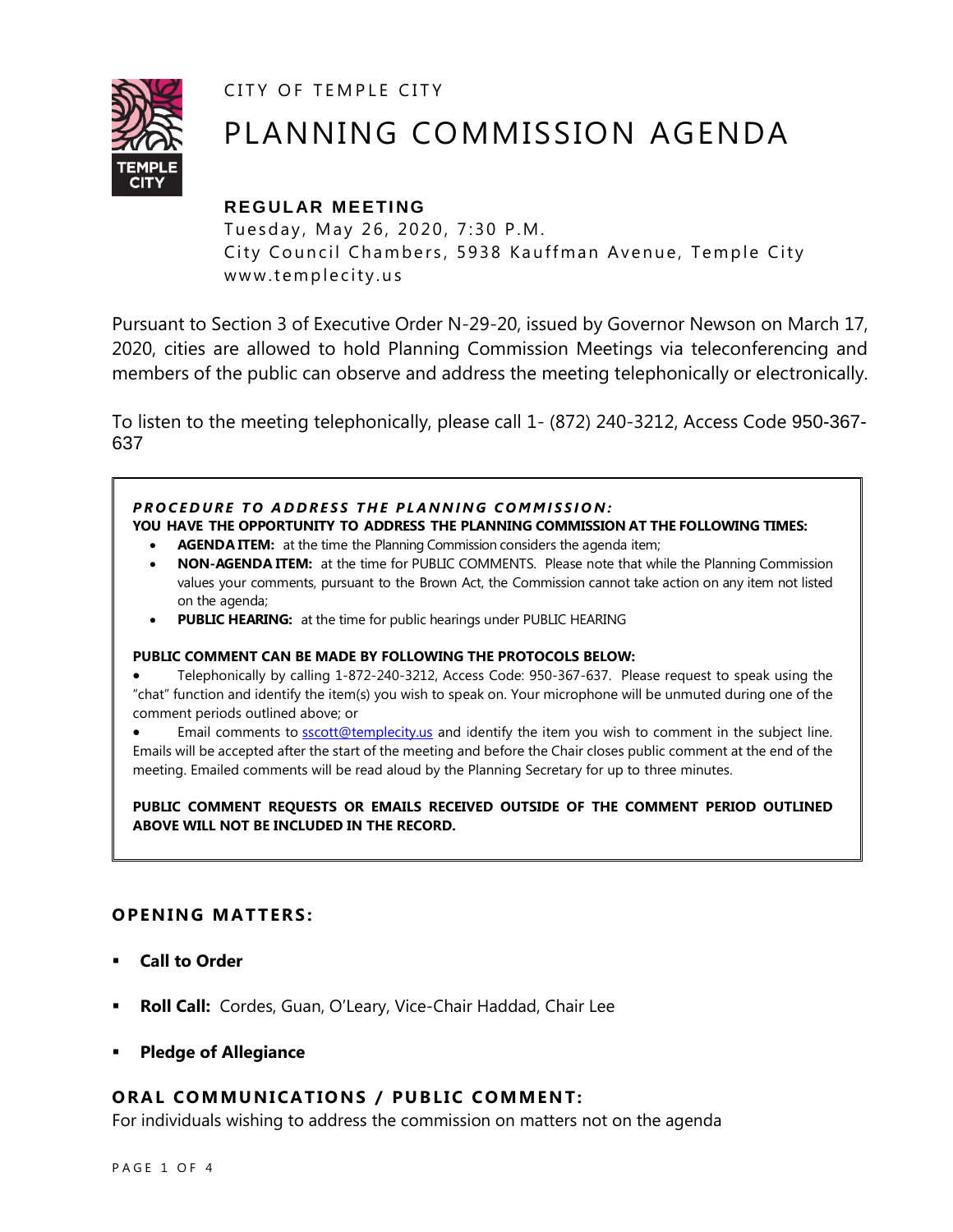PLANNING COMMISSION AGENDA MAY 26, 2020

#### **CONSENT CA LENDAR:**

All Consent Calendar items may be approved in a single motion as recommended unless removed for further discussion. If members of the Planning Commission or persons in the audience wish to discuss any matters listed on the Consent Calendar, please address them at this time.

**1.** [Planning Commission Meeting of](https://www.ci.temple-city.ca.us/DocumentCenter/View/14493/PCM-051220) May 12, 2020.

#### **PUBLIC HEARINGS ITEMS:**

- **2. PL 20-2306** [A request for a time extension for Tentative Parcel Map No. 74097 and the](https://www.ci.temple-city.ca.us/DocumentCenter/View/14503/PL-16-042-6034-Sultana-Ave-attachement-2)  [associated site plan review. The project is a lot split subdivision for the improvement of a new,](https://www.ci.temple-city.ca.us/DocumentCenter/View/14503/PL-16-042-6034-Sultana-Ave-attachement-2)  [two-story, single-family dwelling on each parcel. The project was originally approved in 2018.](https://www.ci.temple-city.ca.us/DocumentCenter/View/14503/PL-16-042-6034-Sultana-Ave-attachement-2)
	- Address: 6034 Sultana Avenue
	- Recommendation: Adopt the attached Resolution finding that the project is exempt from CEQA and approving File PL 20-2306 subject to the recommended conditions of approval.

Project Planner: Adam Gulick [agulick@templecity.us](mailto:agulick@templecity.us)

**3. PL 18-1644** A request for approval of a tentative parcel map and a major site plan review to [construct three detached condominium units](https://www.ci.temple-city.ca.us/DocumentCenter/View/14487/PL-18-1644--9040-Broadway-Ave-attachemnt-1).

Address: 9040 Broadway

- Recommendation: Adopt the attached Resolution finding that the project is exempt from CEQA and approving File 18-1644 subject to the recommended conditions of approval.
- Project Planner: Hesty Liu [hliu@templecity.us](mailto:hliu@templecity.us)
- **4. PL 20-2354** [General Plan Annual Progress Report 2019](https://www.ci.temple-city.ca.us/DocumentCenter/View/14504/PL-2354-Citywide-attachment-3)

| Address:         | Citywide                                                                                                                               |
|------------------|----------------------------------------------------------------------------------------------------------------------------------------|
| Recommendation:  | Review the latest progress on the implementation of the General Plan<br>and recommend to the City Council approving the annual report. |
| Project Planner: | Hesty Liu<br>hliu@templecity.us                                                                                                        |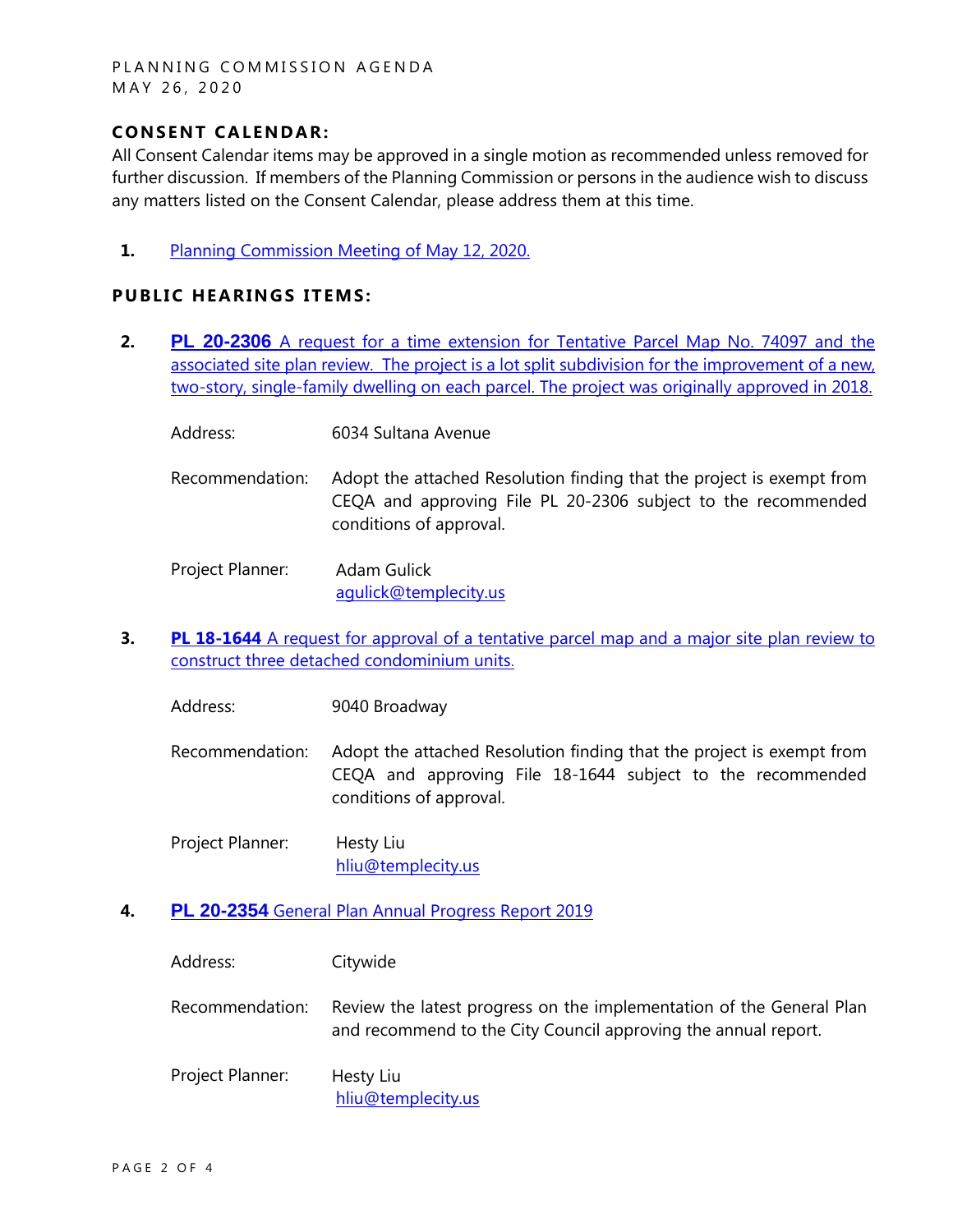- **5. File 20-2389** [Amend the Traffic Threshold of Significance for California Environmental Quality](https://www.ci.temple-city.ca.us/DocumentCenter/View/14495/PL-20-2389-Citywide-attachment-4)  [Act \(CEQA\) to Vehicle Miles Traveled \(VMT\) Rather than Level of Service \(LOS\).](https://www.ci.temple-city.ca.us/DocumentCenter/View/14495/PL-20-2389-Citywide-attachment-4)
	- Address: Citywide
	- Recommendation: Adopt the attached resolution recommending that the City Council find that the action is exempt from CEQA and adopt the proposed thresholds of significance.

Project Planner: Scott Reimers [sreimers@templecity.us](mailto:sreimers@templecity.us)

### **FUTURE AGENDA ITEMS AND REPORTS:**

#### **6. Planning Manager's Report**

Update on current projects and future agenda items.

#### **7. Comments from Commissioners**

#### **ADJOU RNMENT:**

**8.** Adjourn to a Planning Commission Meeting on Tuesday, June 9, 2020 at 7:30 p.m.

If you wish to appeal any decision of the Planning Commission, you must do so within 15 days of the Planning Commission action. Please contact the Community Development Department for information regarding the appeal process.

If you challenge any action of the Planning Commission in court, you may be limited to raising only those issues you or someone else raised at the public hearing described in this notice, or in written correspondence delivered to the Planning Commission at, or prior to, the public hearing.

A copy of the Planning Commission agenda packet, staff reports and supporting documents and any materials related to an item on this Agenda submitted to the Planning Commission after distribution of the agenda packet are available for review by the public in the Community Development Department located at Temple City City Hall, 9701 Las Tunas Drive. City Hall office hours are 7:30 a.m. to 5:00 p.m., Monday through Friday. If you have any questions regarding a particular project please contact the project planner.

If, due to disability, you require special accommodations to attend or participate in a Planning Commission meeting, please contact the Community Development Department, (626) 656-7316, at least one business day prior to the scheduled meeting so staff may assist you.